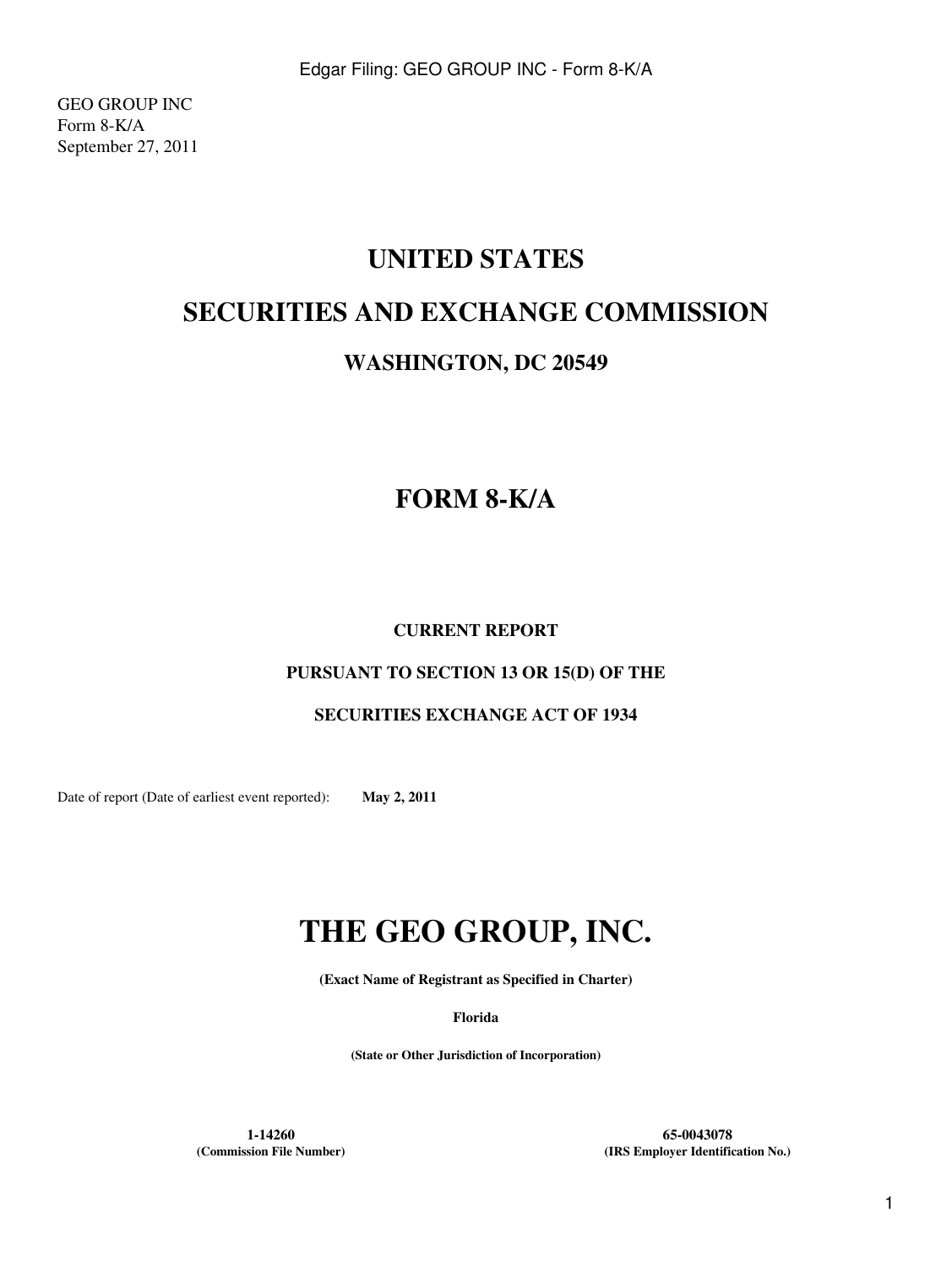#### **621 NW 53rd Street, Suite 700, Boca Raton, Florida 33487**  $(A$ ddress of Principal Executive Offices)

#### **(561) 893-0101**

**(Registrants Telephone Number, Including Area Code)**

**N/A**

**(Former Name or Former Address, if Changed Since Last Report)**

Check the appropriate box below if the Form 8-K filing is intended to simultaneously satisfy the filing obligation of the registrant under any of the following provisions (*see* General Instruction A.2. below):

¨ Written communications pursuant to Rule 425 under the Securities Act (17 CFR 230.425)

- ¨ Soliciting material pursuant to Rule 14a-12 under the Exchange Act (17 CFR 240.14a-12)
- ¨ Pre-commencement communications pursuant to Rule 14d-2(b) under the Exchange Act (17 CFR 240.14d-2(b))
- ¨ Pre-commencement communications pursuant to Rule 13e-4(c) under the Exchange Act (17 CFR 240.13e-4(c))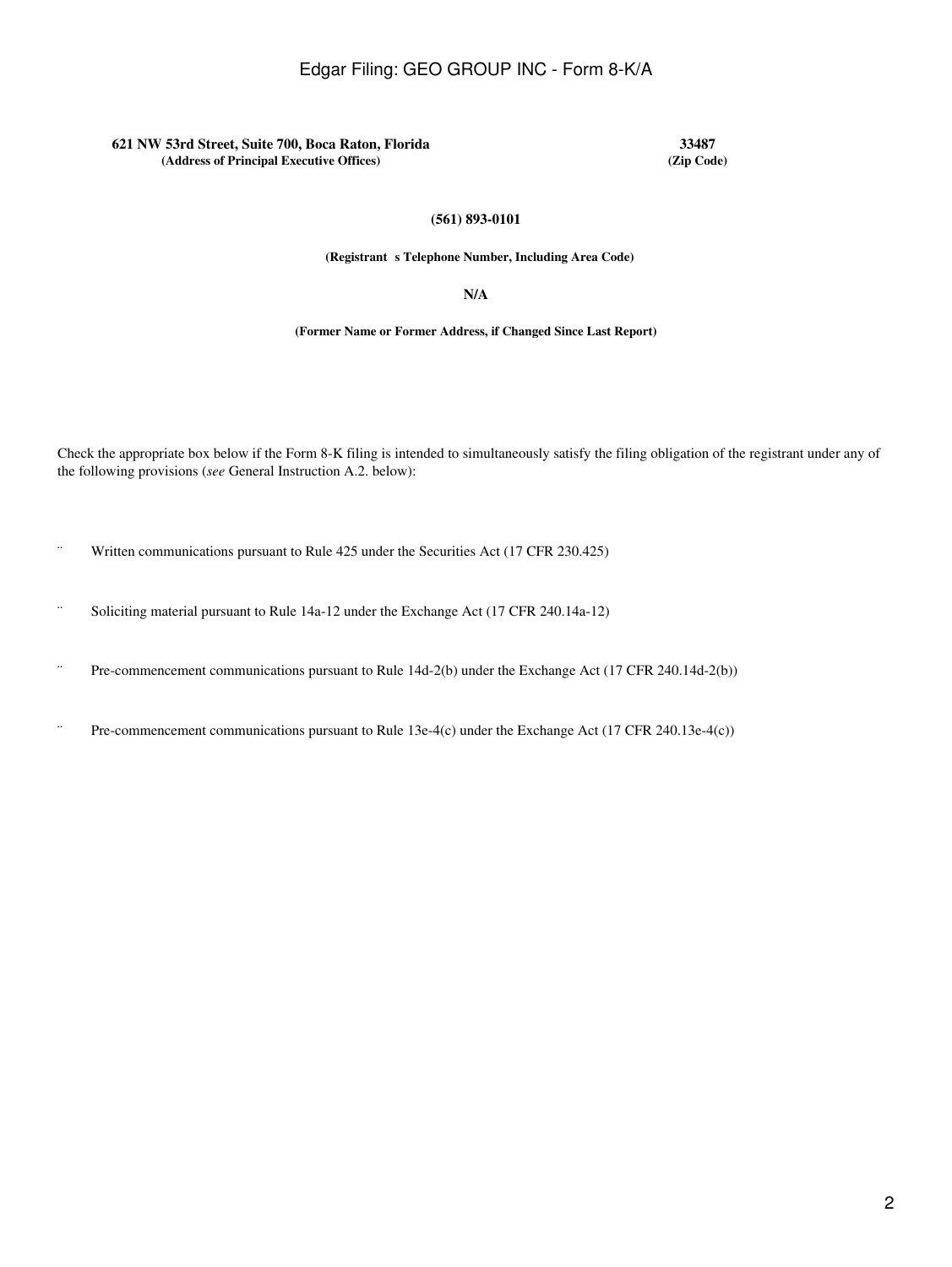### **Explanatory Note**

This current report on Form 8-K/A (the Amendment) updates information provided on a Form 8-K filed on May 6, 2011 relating to disclosures made under Item 5.07, Submission of Matters to a Vote of Security Holders, associated with The GEO Group, Inc. s (the Company or GEO) Annual Meeting of Shareholders (the Annual Meeting) held on May 4, 2011. The sole purpose of this Amendment is to disclose the Companys decision regarding how frequently it will conduct an advisory vote on compensation of the Company s named executive officers.

### **Item 5.07 Submission of Matters to a Vote of Security Holders**

As previously reported, at the Annual Meeting, a non-binding, advisory vote was taken on the frequency of future advisory votes regarding the compensation of the Company s named executive officers. The preference of a majority of GEO s shareholders in the non-binding advisory vote was that the Company hold the non-binding advisory vote on executive compensation annually.

After consideration of these voting results and other factors, the Company has determined to hold future advisory votes on executive compensation on an annual basis. These annual non-binding advisory votes on executive compensation will continue until the Company considers the results of the next shareholder advisory vote regarding the frequency with which future advisory votes on executive compensation should be held or until the Board of Directors otherwise determines that a different frequency is in the best interests of the shareholders. The next required advisory vote on the frequency will occur no later than 2017.